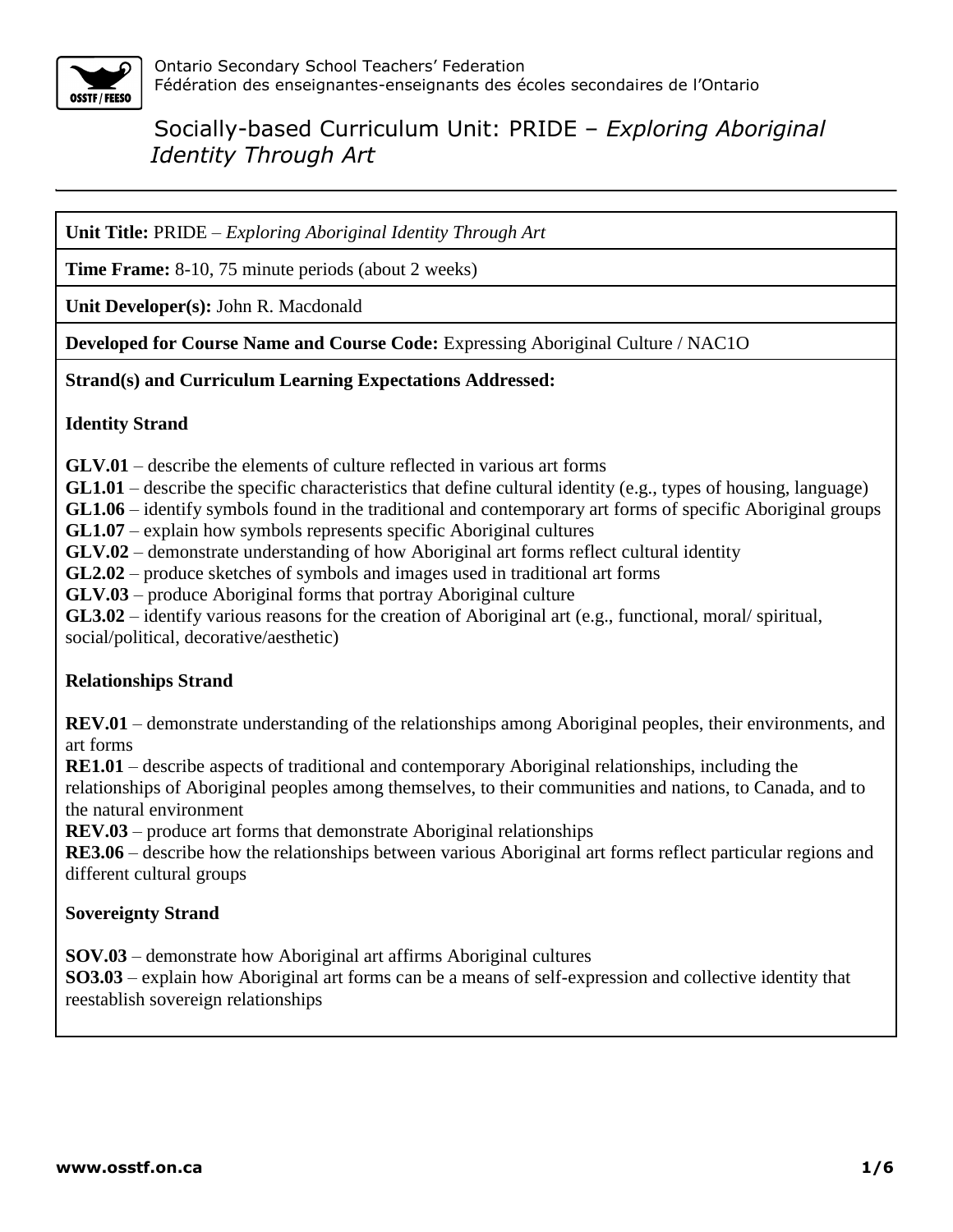

#### **Challenges Strand**

**CHV.03** – demonstrate understanding of issues related to the production of Aboriginal art forms **CH3.02** – describe images that represent various Aboriginal cultures

# **Desired Results**

#### **Unit Description:**

For this assignment, students create a collaborative art piece that expresses Aboriginal identity in a variety of areas. The collaborative art piece consists of many individual pieces of art that form together to form the word "pride." Each letter has a group assigned to it, and each letter is assigned a theme/idea (ie. clanship, land claims, traditional teachings, community activities, etc) that is researched and then expressed in the artwork of each letter and presented to the class.

## **Enduring Understandings / Learning:**

Students are provided with an opportunity to discover why Aboriginal peoples identify and are concerned with certain social and political issues. They are also given the opportunity to research an assigned topic, express themselves creatively, work in a group setting, discuss salient issues, and present to their peers. The project also fosters a sense of classroom unity via large group collaboration.

# **Assessment Tasks**

#### **Performance Tasks and Other Evidence That Will Demonstrate the Knowledge and Skills Acquired**:

- Individual art assignment that constitutes their section of their group's letter
- Group produces information poster (with references and research) that explains the significance of their group's theme/idea
- Oral presentation so that the students can share what they learned about their assigned topic.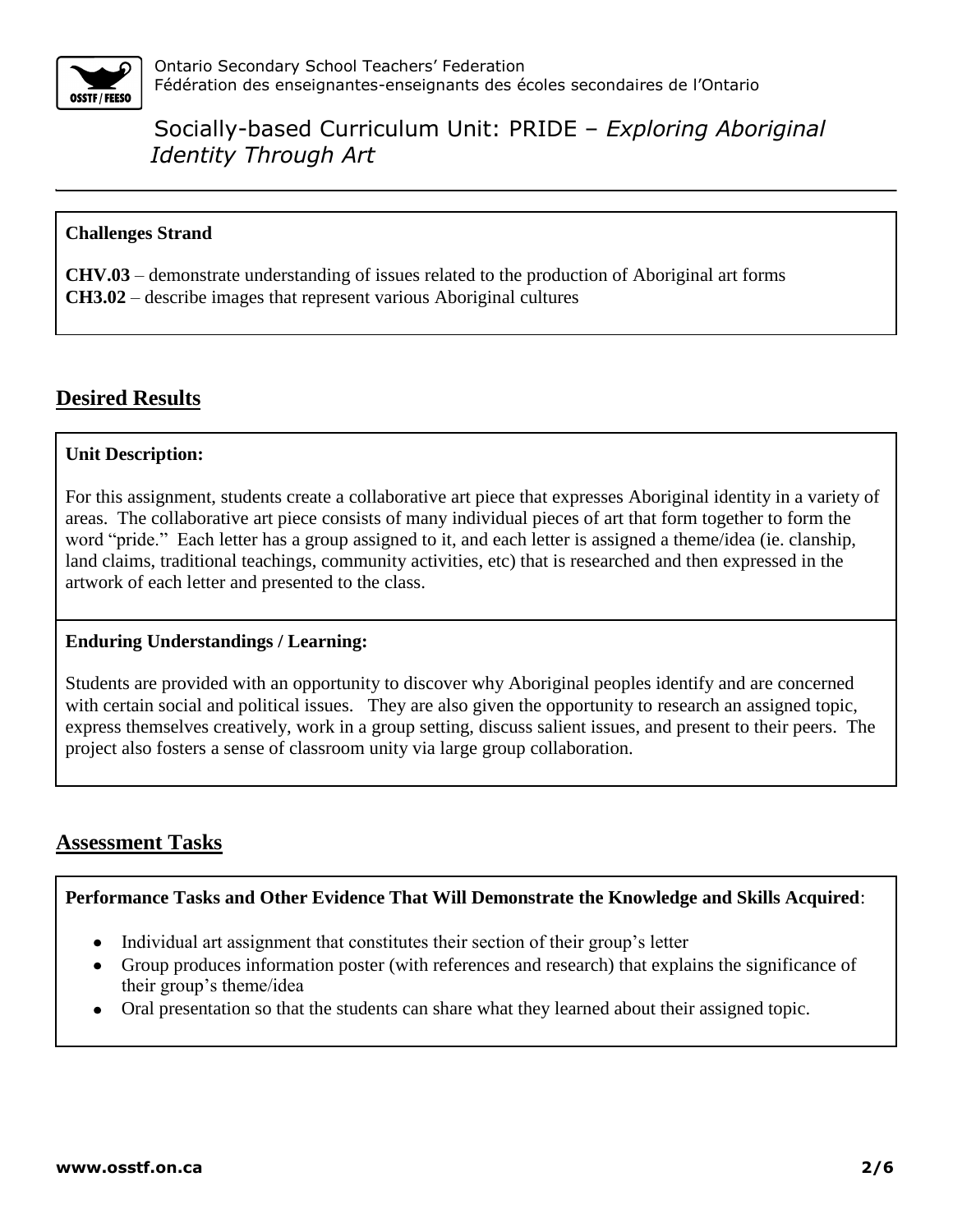

## **Assessment Criteria:**

- Information Poster rubric
- Visual Art rubric

## **Unit Planning Notes**

#### **Prior Learning Necessary**:

- Students need to know how to produce visual art pieces (process, general sketch technique, etc).
- Students need to know how to produce an information poster, determine reliable online resources, and how to cite online resources.
- Students need to know how to do an oral presentation based on researched findings.
- Students need to have basic knowledge of internet navigation.

#### **Preparation Notes:**

In order to complete this unit, the teacher must have or have access to the following resources and supplies:

- Access to a class computer lab for at least 90 minutes
- 14 pieces of white Bristol board, 8 pieces of red Bristol board (or another type of paper that will suit the needs of the assignment)
- One black fine tip permanent marker per student and permanent markers of various colours (or other appropriate art materials that suit the needs of the teacher's selected artistic medium – i.e. Oil pastels, pencil crayons, markers etc.)
- Poster construction materials: scissors, glue, rulers, paper
- Photocopies of attached resources
- Overhead projector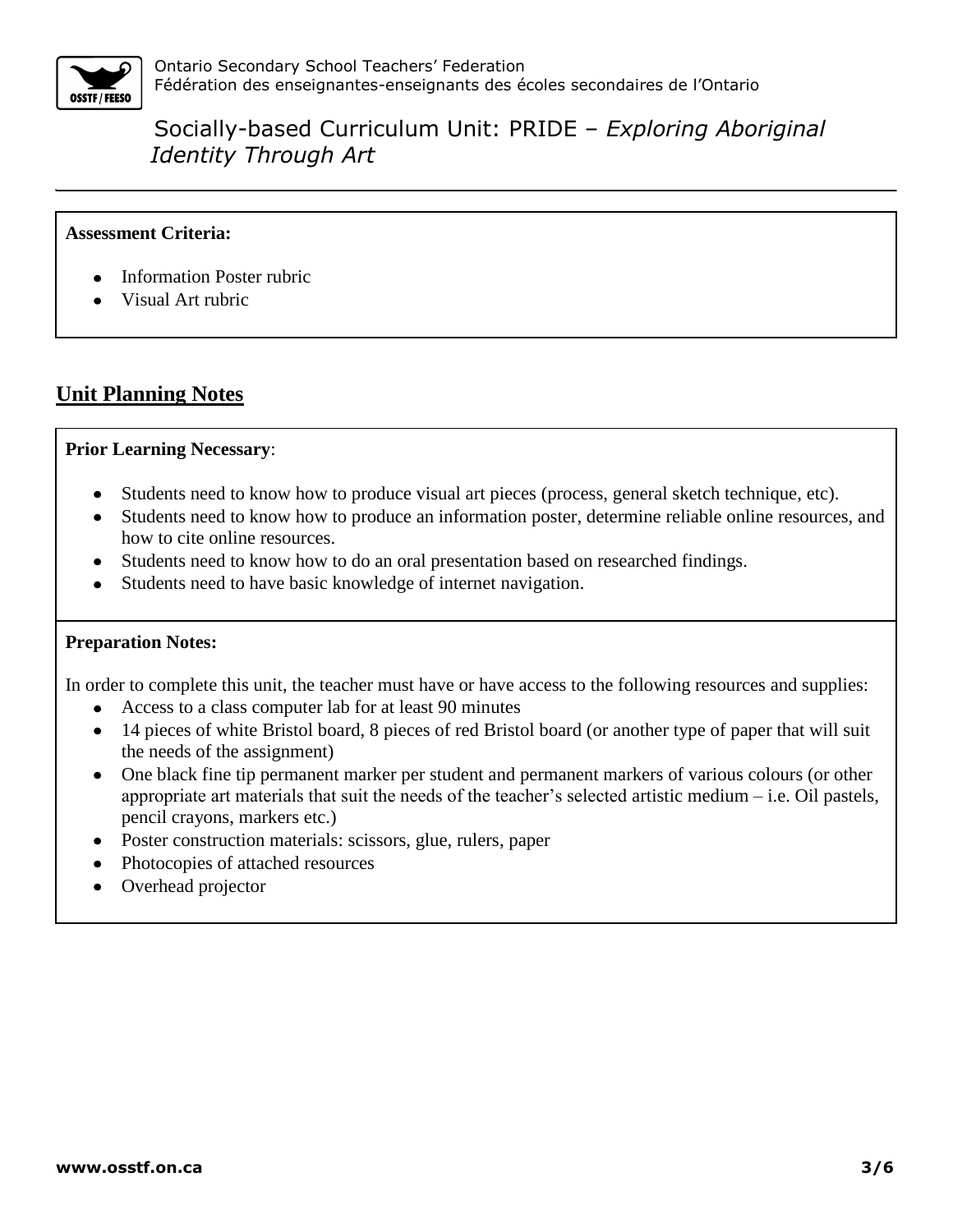

# **Learning Plan**

## **Lesson 1 – Unit Introduction (25-40 minutes)**

- As a class, create an idea web that explores words and concepts associated with the word "pride." Include a reading of a definition of the word in your discussion. Make sure you discuss how pride can be individual or group based.
- Form a community circle and allow the students the opportunity to share things that they are proud of.
- Name a few cultures (of your selection) and discuss things that they, as a group, may be proud of (finish with discussion of things that Aboriginal peoples may be proud of).

## **Lesson 2 – Assignment Introduction (35-50 minutes)**

• Introduce assignment by reading overview sheet (Appendix A) with students. Use professional judgment to determine how groups of 6 will be formed. Explain process and answer any questions they may have.

NOTE: Teachers may choose to have the students subdivide their letters into smaller pieces or collaborate by drawing a unifying art piece together. Teachers also may opt to use different mediums for their art piece based on their preference – i.e. oil pastels, pencil crayons, etc. (This will depend on paper materials available). Originally, this project was completed in black and white only with the students using black permanent markers on white Bristol board. The student pieces were glued onto the red Bristol board which acted as a boarder in the shape of each letter.

- Place students in their groups and instruct them to rank the topics and come up with a group name and motto. (Teachers may change topic of each letter to suit interests of regional Aboriginal peoples).
- Allow students the opportunity to share their group name and motto with the class.
- Hold class lottery for topic selection as outlined in Appendix A. Use group's selected name during lottery.

## **Lesson 3 – Information Poster and Presentations (250-300 minutes)**

Give groups time activate prior knowledge by discussing what they know about their assigned Aboriginal topic.

Go to computer lab and have students use online resources (Appendix C) to research topics. NOTE: As students research topics, create the letters for the art pieces. Use the pride letters from Appendix B to make an overhead transparency. Using a projector, use the transparency to trace one letter at a time (resized accordingly) onto each piece of white Bristol board. After each letter is sized and traced, cut out each letter. Now, if you'd like, cut the letters (so they fit together like a puzzle) into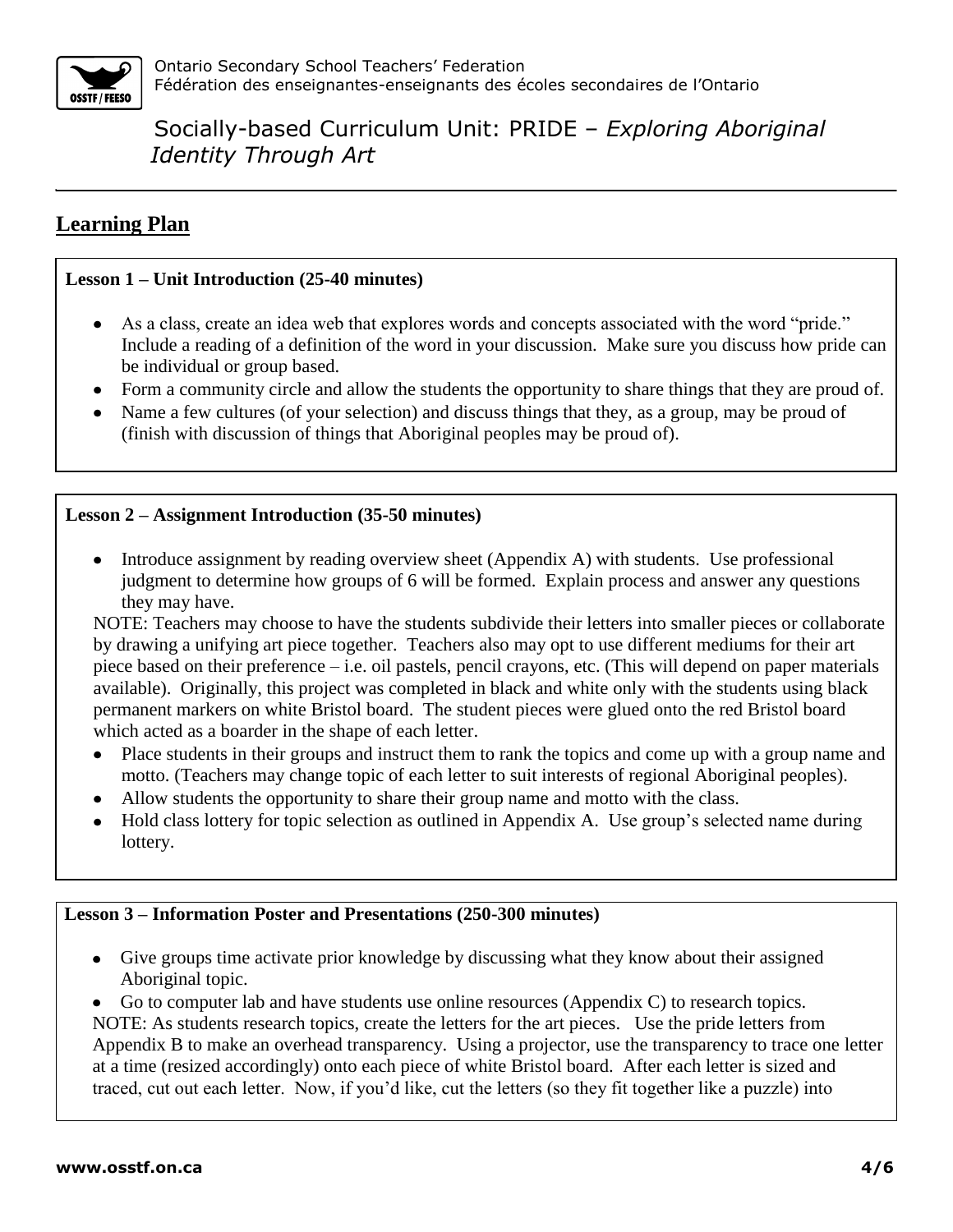

enough pieces for each group member to be assigned one "piece" for their drawing. (Make sure you keep each letter together so they don't get mixed up.) It is also a good idea to map out your cuts on a photocopy of Appendix B so you can see the orientation of each piece (which way is up) and figure out how the pieces fit together. You should also consider drawing a "This way up" arrow on the back of each piece so that the students know which side to draw on and which way is up. It is also a good idea to have the students trace their pieces so that they can make a rough sketch of their drawing before they proceed with permanent markers. Be prepared to make additional pieces of Bristol board for those students who make errors and want to restart.

- Circulate and help students determine which resources would be most useful to them, and what kind of information they should be looking for. Students may narrow their research to cover characteristics of local Aboriginal peoples. Students should also decide what topics their information posters should include and divide work amongst group members accordingly.
- Once information is gathered, have students complete their posters in class and prepare an oral presentation on their topic.
- Students present their findings and their posters to the class in 10-15 minute presentations. Teacher evaluates poster (with rough work) and presentation using Appendix D.

#### **Lesson 4 – Collaborative Art Creation (150-180 minutes)**

- $\bullet$ In groups, students revisit overview sheet (Appendix A) and discuss what symbols and concepts from their assigned topics they would like to include on their letter (and potential unifying artistic/thematic concepts).
- Teacher distributes letter pieces to groups so they can discuss the shape of their letters or pieces.
- Teacher circulates and helps student draw parallels between research and potential visual art ideas. Students record ideas on rough space provided on overview sheet.
- Students then trace their letter shapes on blank paper provided by teacher so they can begin to create a rough sketch of their drawing.
- Once rough sketches are completed, students put pieces together to form their letter and make necessary changes with the help of the teacher.
- Once teacher and students are happy with their plan, students begin to draw their good copies of their  $\bullet$ letter pieces with art materials provided by teacher.